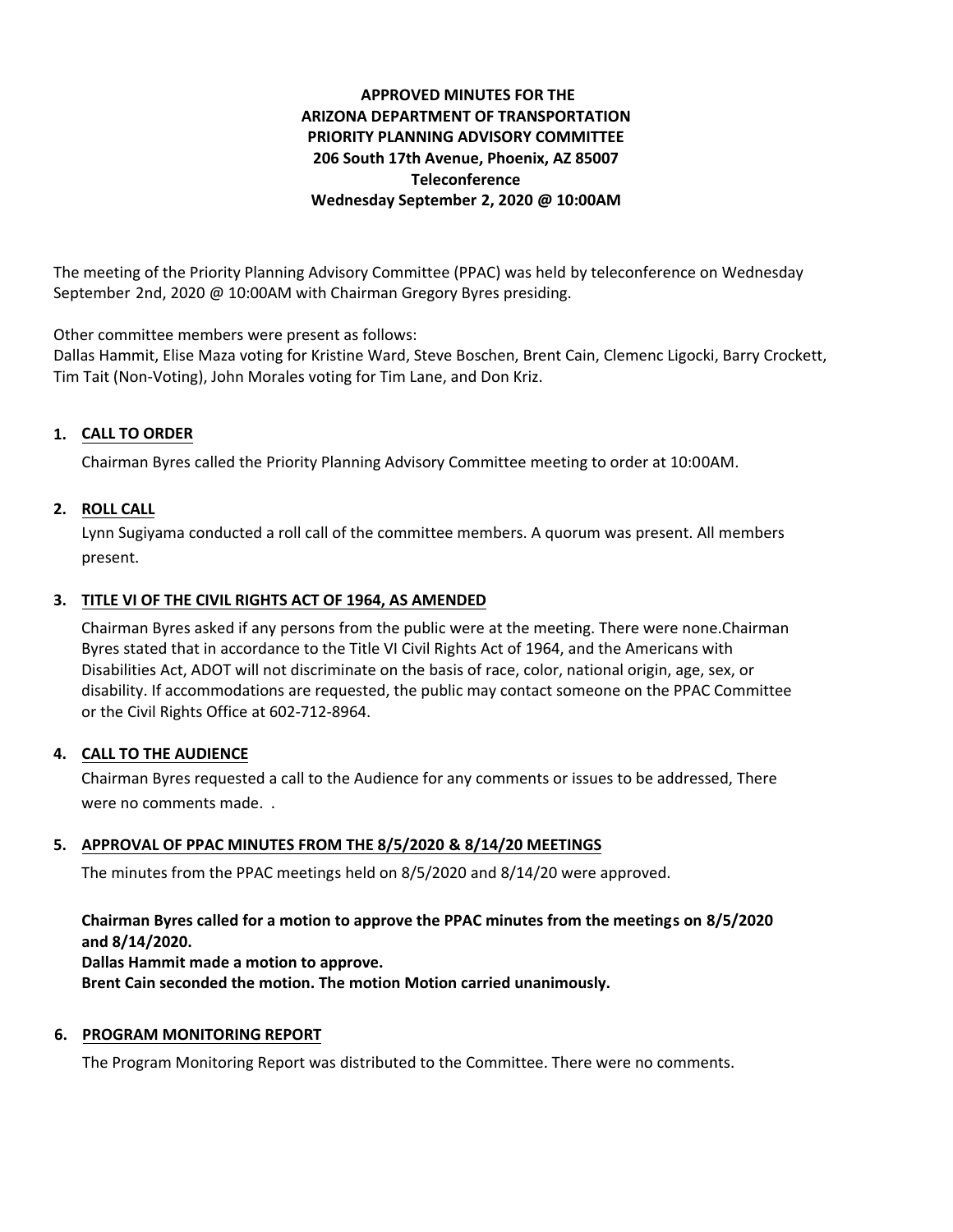#### **2020-2024 TRANSPORTATION FACILITIES CONSTRUCTION: DISCUSSION AND POSSIBLE ACTION ON PROGRAM & PROJECT MODIFICATIONS**

| $7-1$ | Route & MP:                  | SR 95 @ MP 80.0           |
|-------|------------------------------|---------------------------|
|       | <b>Project Name:</b>         | MP 80 - CRYSTAL HILL ROAD |
|       | <b>Type of Work: County:</b> | <b>CHIP SEAL</b>          |
|       | District:                    | Yuma                      |
|       | Schedule:                    | Southwest                 |
|       | Project:                     | FY 2021                   |
|       | <b>Project Manager:</b>      | F028901C TIP#: 101187     |
|       | <b>Program Amount: New</b>   | Judah Cain                |
|       | <b>Program Amount:</b>       | \$0                       |
|       | <b>Requested Action:</b>     | \$3,700,000               |
|       |                              | Establish New Project.    |

**Item 7-1 was presented by: Judah Cain Chairman called for a motion to approve Item 7-1. Brent Cain made the motion to approve. Barry Crockett seconded the motion. Motion carried unanimously**

| $7-2$ | Route & MP:                | I-10 @ MP 112.3                       |
|-------|----------------------------|---------------------------------------|
|       | <b>Project Name:</b>       | SR85 - VERRADO WAY                    |
|       | <b>Type of Work:</b>       | <b>CONSTRUCT GENERAL PURPOSE LANE</b> |
|       | County:                    | Maricopa                              |
|       | District:                  | Central                               |
|       | Schedule:                  | FY 2021                               |
|       | Project:                   | F011901C TIP#: 8877                   |
|       | <b>Project Manager:</b>    | <b>MADHAV MUNDLE</b>                  |
|       | <b>Program Amount:</b>     | \$103,763,000                         |
|       | <b>New Program Amount:</b> | \$111,274,000                         |
|       | <b>Requested Action:</b>   | Increase budget.                      |
|       |                            | Increase scope.                       |

**Item 7-2 was presented by: Madhav Mundle Chairman called for a motion to approve Item 7-2. Dallas Hammit made the motion to approve. Clemenc Ligocki seconded the motion. Motion carried unanimously**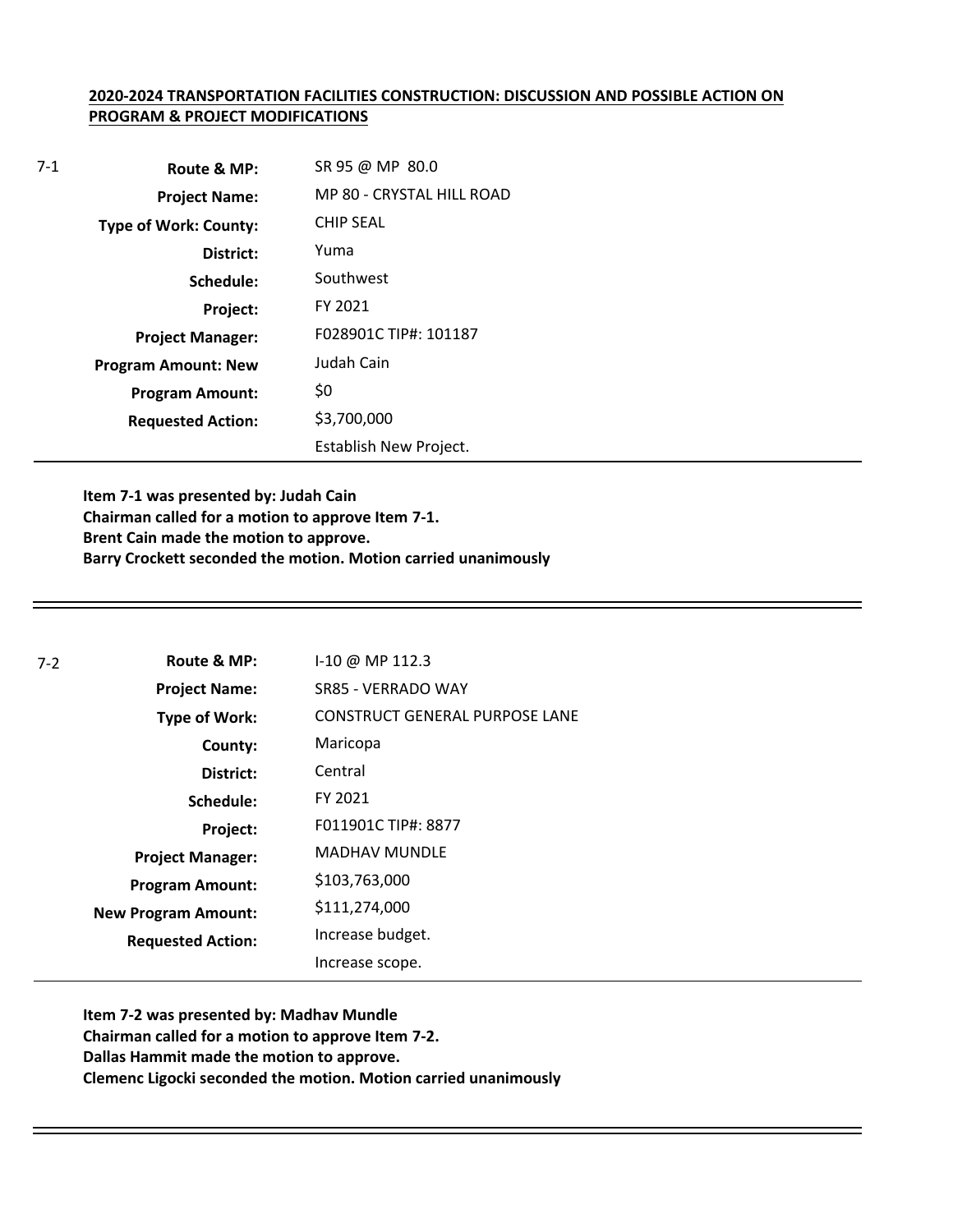**Route & MP: County: District: Schedule: Project Name: Type of Work: Project Manager: Project: Requested Action: New Program Amount: Program Amount:** I-17 @ MP 268.0 DUGAS ROAD ASH CREEK BRIDGE Scour Retrofit Yavapai Northwest FY 20 21 F024601C TIP#: 100190 Michael Andazola \$200,000 \$270,000 Increase construction budget.

**Item 7-3 was presented by: Michael Andazola Chairman called for a motion to approve Item 7-3. Dallas Hammit made the motion to approve. Brent Cain seconded the motion. Motion carried unanimously**

| $7 - 4$ | Route & MP:                | Statewide                       |
|---------|----------------------------|---------------------------------|
|         | <b>Project Name:</b>       | LPA Federal-aid Projects (FY21) |
|         | Type of Work:              | Oversight & Monitoring          |
|         | County:                    | Statewide                       |
|         | District:                  |                                 |
|         | Schedule:                  |                                 |
|         | Project:                   | M716001X TIP#: 5734             |
|         | <b>Project Manager:</b>    | Seth Kaufman                    |
|         | <b>Program Amount:</b>     | \$0                             |
|         | <b>New Program Amount:</b> | \$220,000                       |
|         | <b>Requested Action:</b>   | <b>Establish New Project</b>    |

**Item 7-4 was presented by: Barry Crockett Chairman called for a motion to approve Item 7-4. Brent Cain made the motion to approve. Don Kriz seconded the motion. Motion carried unanimously**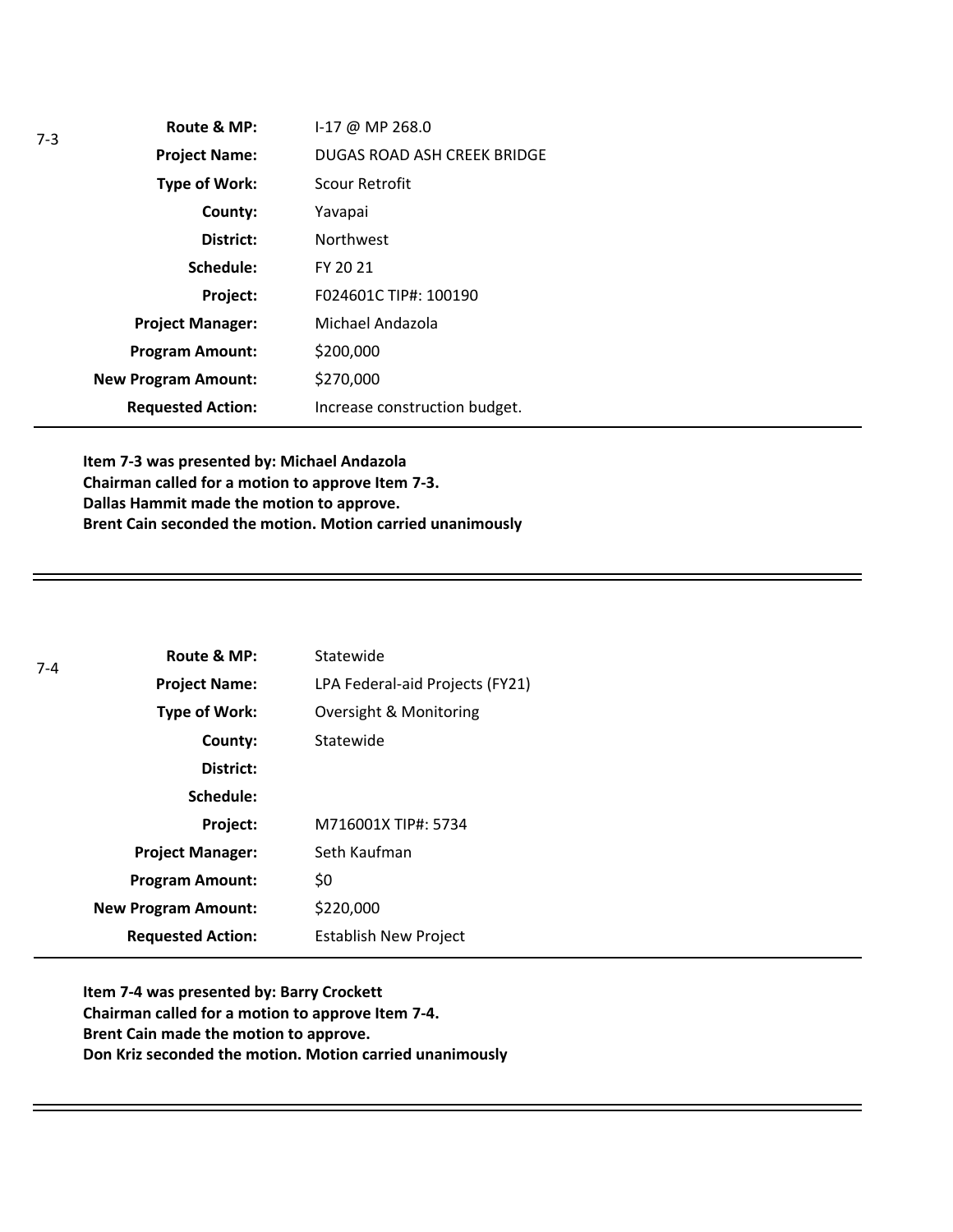| Route & MP:                | $1-17$ @ MP 208             |
|----------------------------|-----------------------------|
| <b>Project Name:</b>       | Dunlap Ave - Deer Valley Rd |
| <b>Type of Work:</b>       | PAVEMENT REHABILITATION     |
| County:                    | Maricopa                    |
| District:                  | Central                     |
| Schedule:                  |                             |
| Project:                   | F034101D TIP#: 101690       |
| <b>Project Manager:</b>    | <b>Thomas Oreilly</b>       |
| <b>Program Amount:</b>     | \$0                         |
| <b>New Program Amount:</b> | \$370,000                   |
| <b>Requested Action:</b>   | Establish design project.   |

**Item 7-5 was presented by: Thomas O'Reilly Chairman called for a motion to approve Item 7-5. Dallas Hammit made the motion to approve. Barry Crockett seconded the motion. Motion carried unanimously**

| 7-6 | Route & MP:                | I-40 @ MP 191.0                     |
|-----|----------------------------|-------------------------------------|
|     | <b>Project Name:</b>       | W FLAGSTAFF TI OVERPASS EB/WB       |
|     | <b>Type of Work:</b>       | <b>CONSTRUCT BRIDGE REPLACEMENT</b> |
|     | County:                    | Coconino                            |
|     | District:                  | Northcentral                        |
|     | Schedule:                  | FY 2021                             |
|     | Project:                   | H877701C TIP#: 55214                |
|     | <b>Project Manager:</b>    | <b>Trent Kelso</b>                  |
|     | <b>Program Amount:</b>     | \$9,345,000                         |
|     | <b>New Program Amount:</b> | \$9,795,000                         |
|     | <b>Requested Action:</b>   | Increase Budget                     |

**Item 7-6 was presented by: Trent Kelso Chairman called for a motion to approve Item 7-6. Don Kriz made the motion to approve. Barry Crockett seconded the motion. Motion carried unanimously**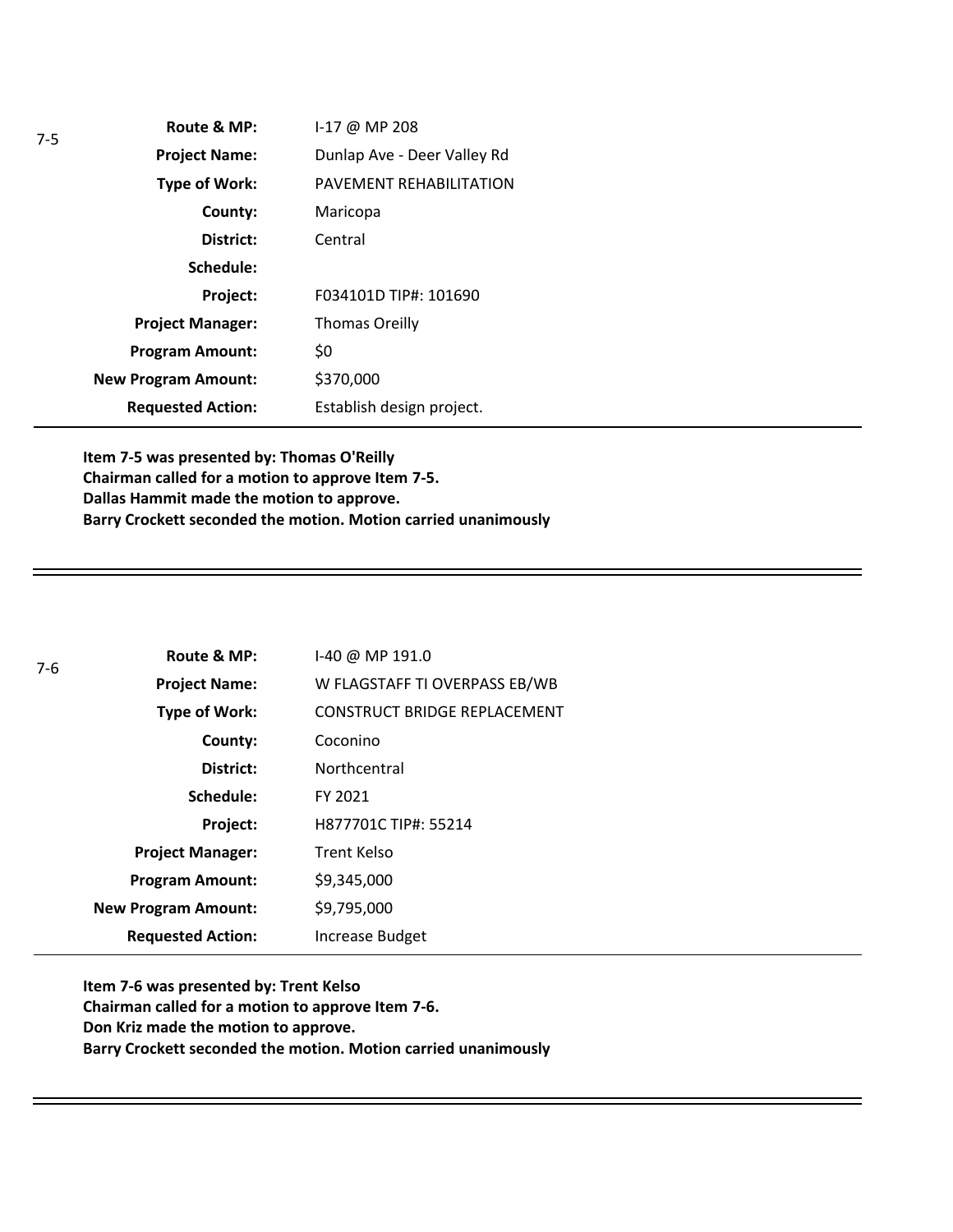| Route & MP:                | SR 89 @ MP 327.0        |
|----------------------------|-------------------------|
| <b>Project Name:</b>       | SR 89, AT ROAD 1 NORTH  |
| <b>Type of Work:</b>       | <b>CONSTRUCT SIGNAL</b> |
| County:                    | Yavapai                 |
| District:                  | <b>Northwest</b>        |
| Schedule:                  |                         |
| Project:                   | HX24701C TIP#: 101122   |
| <b>Project Manager:</b>    | Tricia Brown            |
| <b>Program Amount:</b>     | \$0                     |
| <b>New Program Amount:</b> | \$1,160,000             |
| <b>Requested Action:</b>   | Establish new project.  |

7-7

**Item 7-7 was presented by: Tricia Brown Chairman called for a motion to approve Item 7-7. Brent Cain made the motion to approve. Clemenc Ligocki seconded the motion. Motion carried unanimously**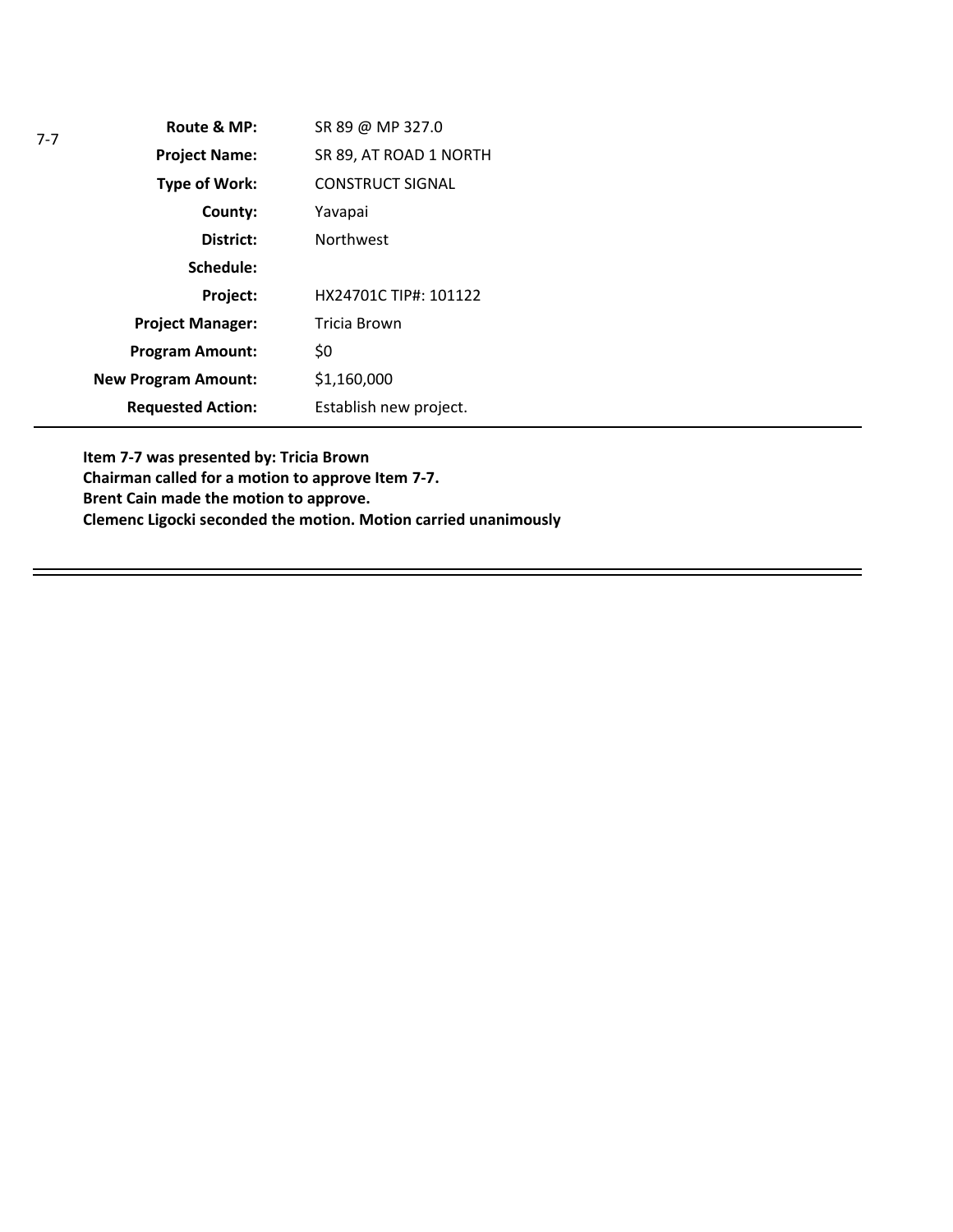FY 2020-2024 Airport Development Program – Projects Discussion and Possible Action

8-1. AIRPORT NAME: GRANT MANAGER: REQUESTED ACTION:

Pinal Airparkrk Margie Cerda New Project. Rehabilitate RWl Lighting and Electric Vault.

- 8-2. AIRPORT NAME: GRANT MANAGER: REQUESTED ACTION: Pinal Airpark Margie Cerda New Project. Install REILs for Visual Guidance for Rwy Vertical Visual Guidance System, Install / Upgrade.
- 8-3. AIRPORT NAME: GRANT MANAGER: REQUESTED ACTION: Kingman Airport Margie Cerda New Project. Construct Twy Bravo Reconstruction - Phase 3.
	- **Items 8-1 through 8-3 were presented by: Margie Cerda Chairman called for a motion to approve Items 8-1 through 8-3. Don Kriz made the motion to approve. Clemenc Ligocki seconded the motion. Motion carried unanimously.**